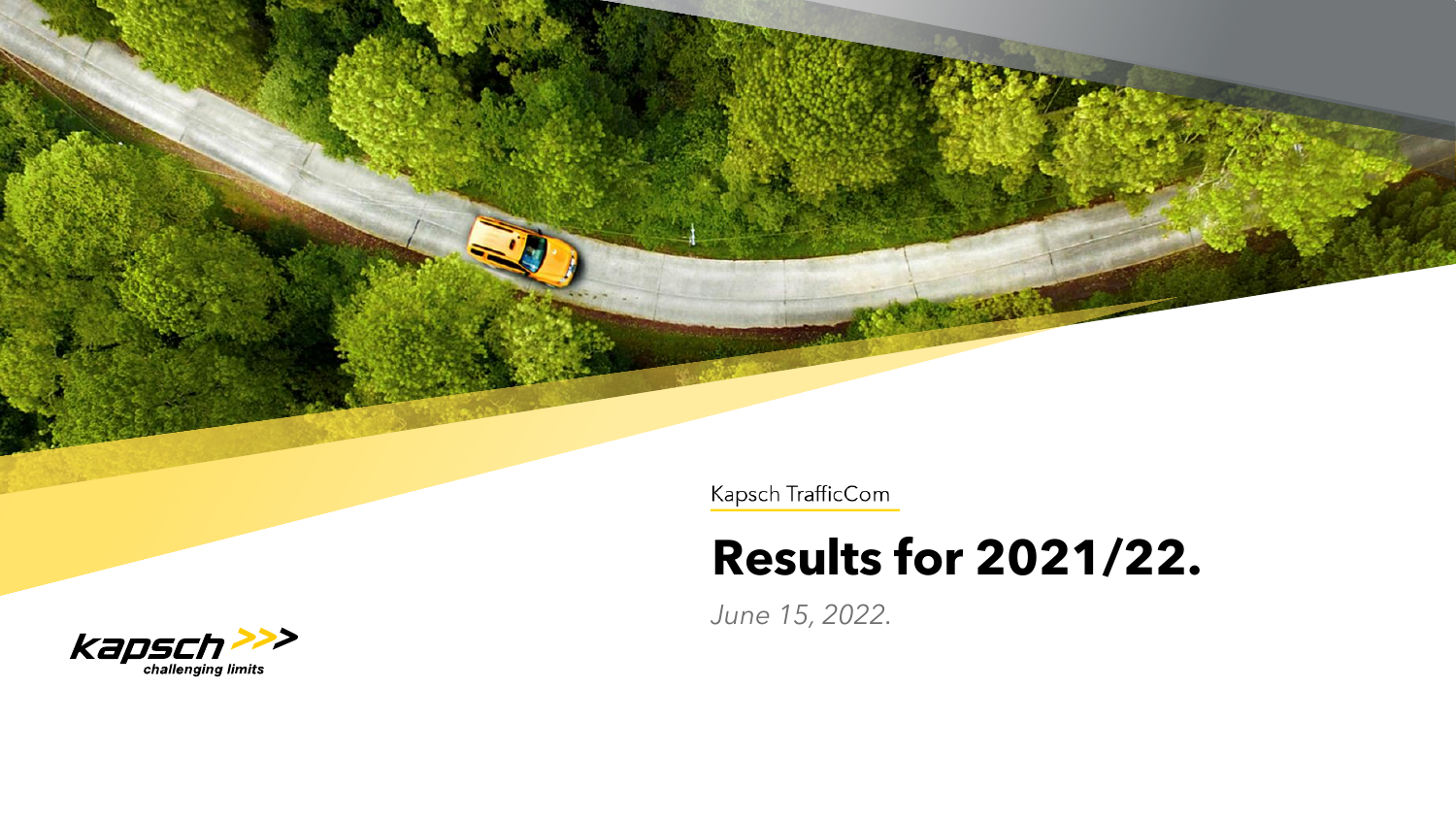# **Disclaimer.**

This presentation is made by Kapsch TrafficCom AG ("Kapsch TrafficCom") solely for use at this presentation. It is furnished to you solely for your information and its content may not be copied, distributed, disclosed or otherwise be made available, directly or indirectly, to any other person by any recipient, or published, in whole or in part, for any purpose.

The facts and information contained herein are as up to date as is reasonably possible and are subject to revision in the future. Neither Kapsch TrafficCom nor any of its respective directors, officers, employees or advisors nor any other person makes any representation or warranty, express or implied, as to the accuracy, completeness or fairness of the information or opinions contained in this presentation. Neither Kapsch TrafficCom nor any of its respective directors, officers, employees and advisors nor any other person shall have any liability whatsoever for loss howsoever arising, directly or indirectly, from any use of this presentation.

Whilst all reasonable care has been taken to ensure that the facts stated herein are accurate and that the opinions contained herein are fair and reasonable, this document is selective in nature and is intended to provide an introduction to, and overview of, the business of Kapsch TrafficCom. Where any information and statistics are quoted from any external source, such information or statistics should not be interpreted as having been adopted or endorsed by Kapsch TrafficCom as being accurate. We have not independently verified market data provided by third parties or industry or general publications.

This presentation contains forward-looking statements, based on the beliefs and assumptions currently held by the management of Kapsch TrafficCom, which are expressed in good faith and are in its opinion, reasonable. These statements may be identified by words such as "expectation" or "target" and similar expressions, or by their context.

Forward-looking statements involve known and unknown risks, uncertainties and other factors, which may cause actual results, financial condition, performance, or achievements of Kapsch TrafficCom, or results of our industry generally, to differ materially from the results, financial condition, performance or achievements expressed or implied by such forwardlooking statements.

Given these risks, uncertainties and other factors, recipients of this document are cautioned not to place undue reliance on these forward-looking statements. Kapsch TrafficCom disclaims any obligation to update these forward-looking statements to reflect future events or developments.

This presentation does not constitute or form part of any offer or invitation to sell or issue, or any solicitation of any offer to purchase or subscribe for, any securities of Kapsch TrafficCom in any jurisdiction, nor shall part, or all, of this presentation form the basis of, or be relied on in connection with, any contract or investment decision in relation to any securities.

Securities issued by Kapsch TrafficCom have not been and will not be registered under the U.S. Securities Act of 1933, as amended, or any U.S. state securities law.

The distribution of this presentation in other jurisdictions may be restricted by law and persons into whose possession this presentation comes should inform themselves about, and observe, any such restrictions. By accepting this presentation, you agree to be bound by the foregoing instructions and restrictions.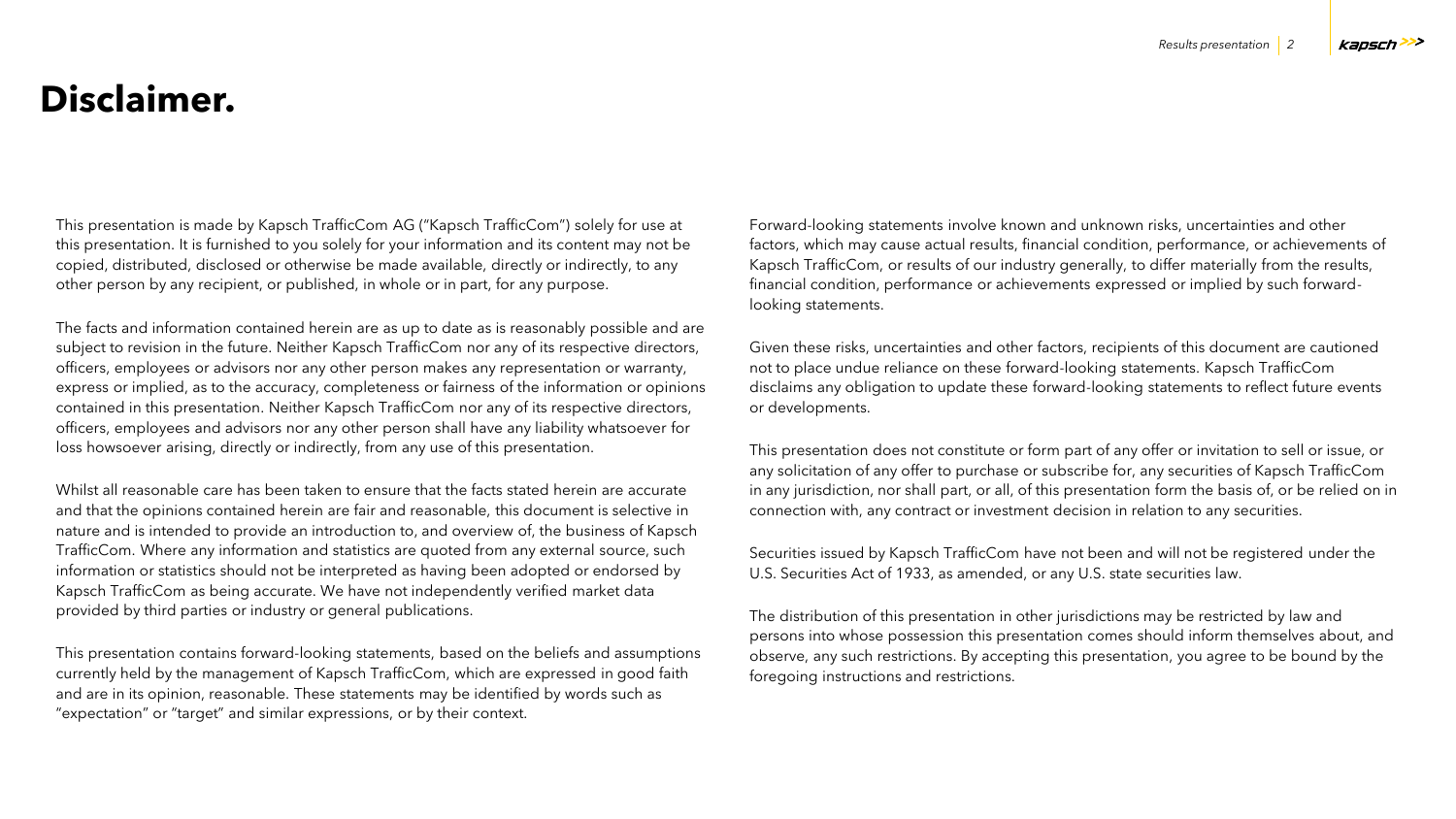**Headlines 2021/22.**

## *Operative turnaround.*

- Back to positive EBIT
	- o in both segments
	- o in all regions
	- o despite special effects of  $\epsilon$  31.5mn
- Tax line causes profit for the period to be negative.



## *Course of business.*

- Business broadly in line with expectations.
- **•** Persisting COVID impact
	- o Slow new business activity
	- o Shortages/delays in the supply chain
- **•** Pleasing business development in Bulgaria and South Africa.
- **E** Limited direct effects from Ukraine.
- German arbitral tribunal affirms claim for compensation of 50/50-JV on the merits.



#### *Personnel news.*

- Andreas Hämmerle, CFO since July 1.
- André Laux left Executive Board in October.
- Sonja Hammerschmid new member of the Supervisory Board.
- Kari Kapsch left not only the Supervisory Board but, together with Kapsch BusinessCom, the Kapsch Group.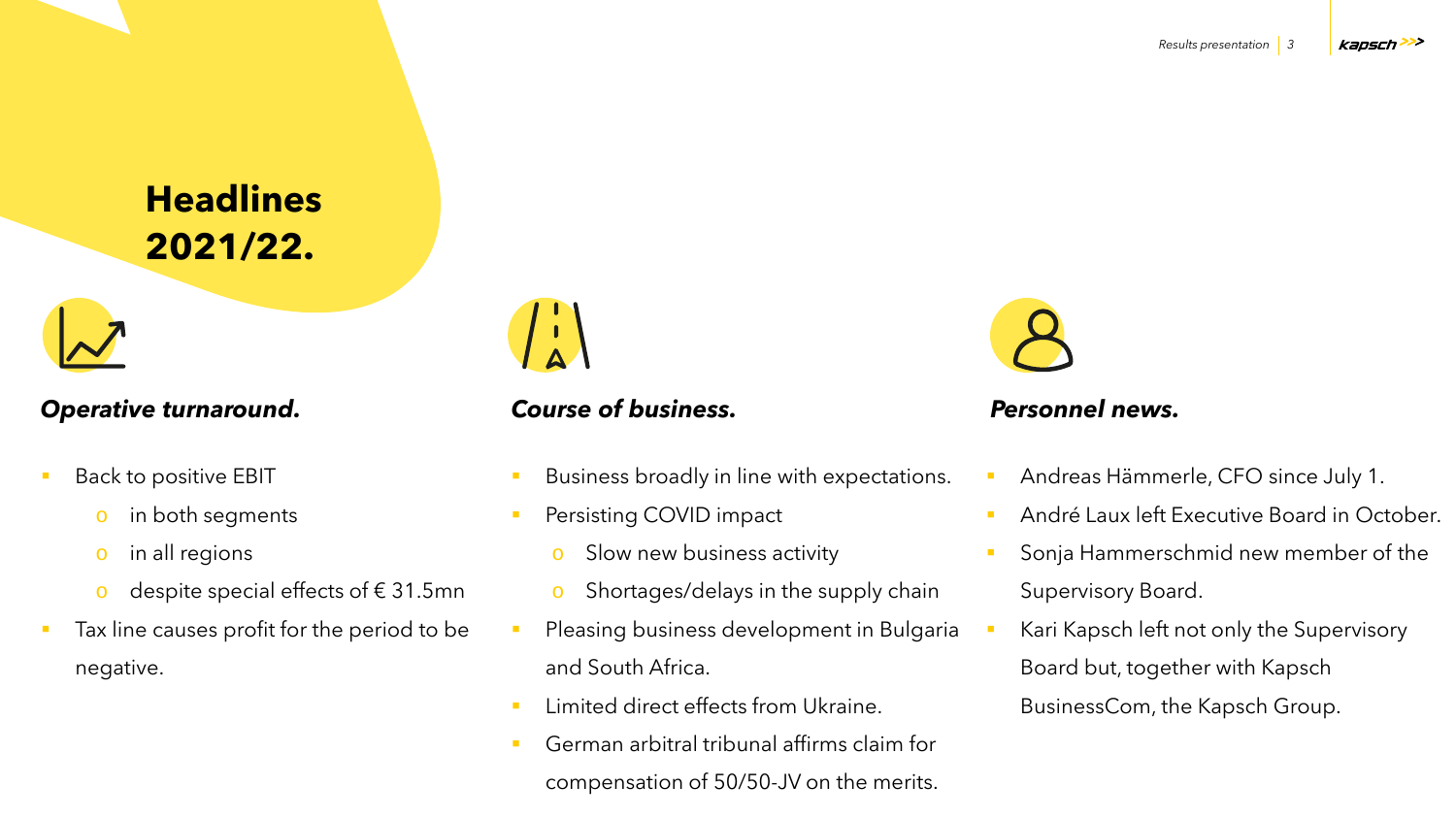#### *Revenues.*

#### *Revenues of € 520mn (+3%).*

*Previous year: € 505mn*

- **Total revenues increased slightly.** 
	- Tolling:  $€ 370$ mn (+3%)
	- Traffic Management :  $€ 150$ mn (+2%)
- $\blacksquare$  EMEA +2%, Americas +3%, APAC +11%
- Implementation -10%, Operations +10%, Components +7%







 $EMEA$ **Americas** APAC

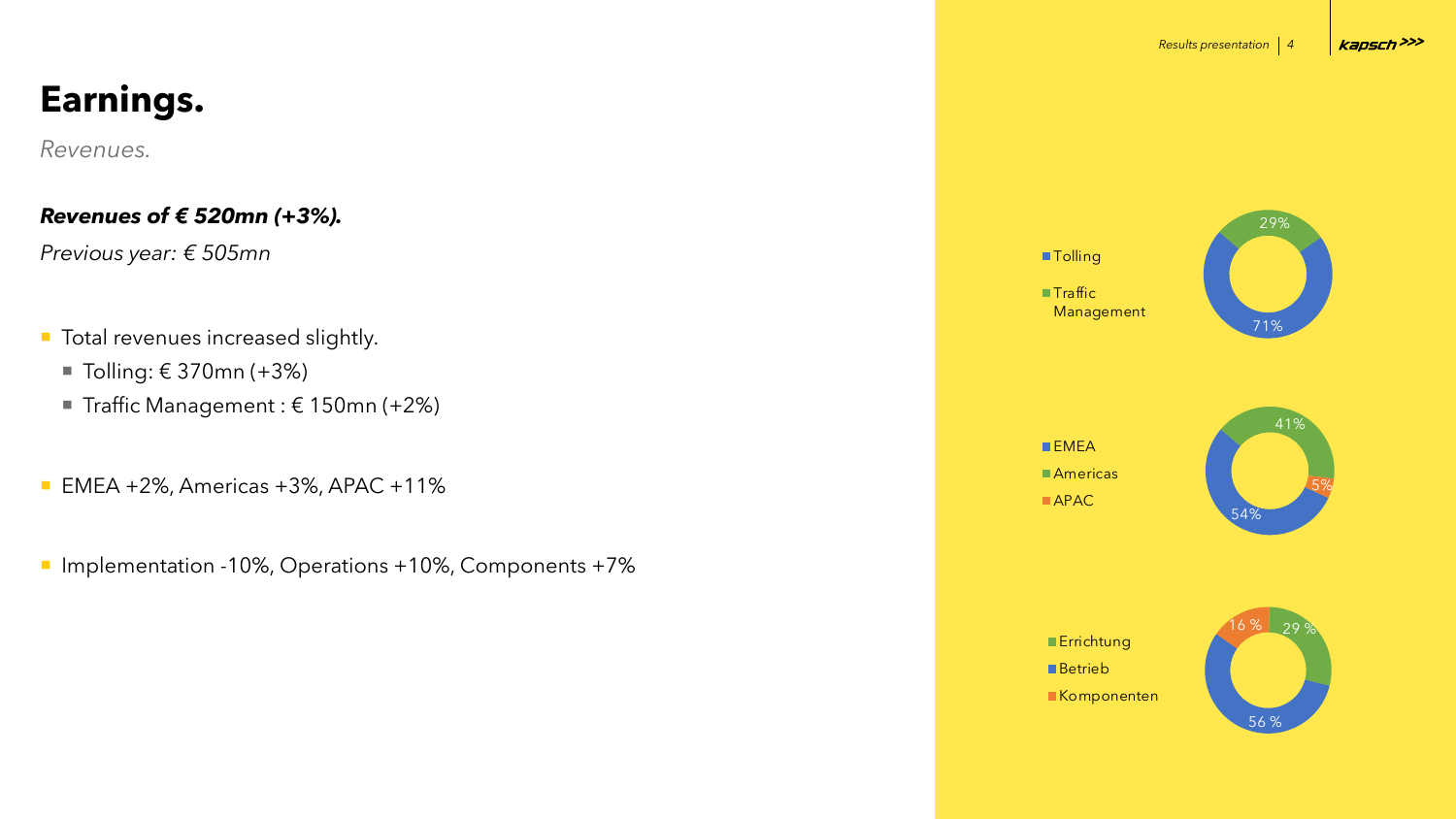#### *EBIT.*

| All figures in $\epsilon$ mn unless otherwise stated | 2020/21  | 2021/22  | $+/-$   |
|------------------------------------------------------|----------|----------|---------|
| <b>Revenues</b>                                      | 505,2    | 519,8    | 3%      |
| Other operating income                               | 9,9      | 16,6     | 67%     |
| Changes: un-/ finished goods & work in progress      | $-6,2$   | $-2,7$   | $-57%$  |
| Cost of materials and other production services      | $-243,5$ | $-202,8$ | $-17%$  |
| Personnel expenses                                   | $-243,8$ | $-227,1$ | $-7%$   |
| Other operating expense                              | $-84,7$  | $-69,1$  | $-18%$  |
| Proportional result of associates and joint ventures | $-4,1$   | $-2,0$   | $-50%$  |
| <b>EBITDA</b>                                        | $-67,1$  | 32,7     | n.a.    |
| Amortization and depreciation                        | $-24,7$  | $-21,7$  | $-13%$  |
| Impairment charge                                    | $-31,3$  | 0,1      | n.a.    |
| <b>EBIT</b>                                          | $-123,2$ | 11,0     | n.a.    |
| EBIT margin                                          | $-24%$   | 2%       | $+27pp$ |

#### *Other operating income*

- $€ 6.4$ mn FX gains
- $€ 3.1$ mn: early termination of a lease contract (lease asset fully impaired last year; lease liability kept; in Q2, settlement with landlord)

#### *Headcount development*

| <b>Mar 31</b> | <b>Mar 31</b> | <b>Mar 31</b> |
|---------------|---------------|---------------|
| 2020          | 2021          | 2022          |
| 5,104         | 4,657         |               |

#### *Other operating expense*

- Communications/IT  $\epsilon$  14.9mn
- Legal and consulting  $\epsilon$  9.3mn
- License and patent  $\epsilon$  7.0mn *(incl. € 3.0mn to settle a patent dispute)*
- Maintenance € 5.2mn

#### *FX impact on EBIT*

| in $\epsilon$ mn | 2020/21 2021/22 |  |  |
|------------------|-----------------|--|--|
|                  |                 |  |  |

Net effect: "Other operating income" / "Other operating expense"

In Q4 2020/21, part of a leased asset in Canada was impaired as it would not be used anymore. In 2021/22, the non-used building could be leased to another party. The respective impairment was, hence, reversed.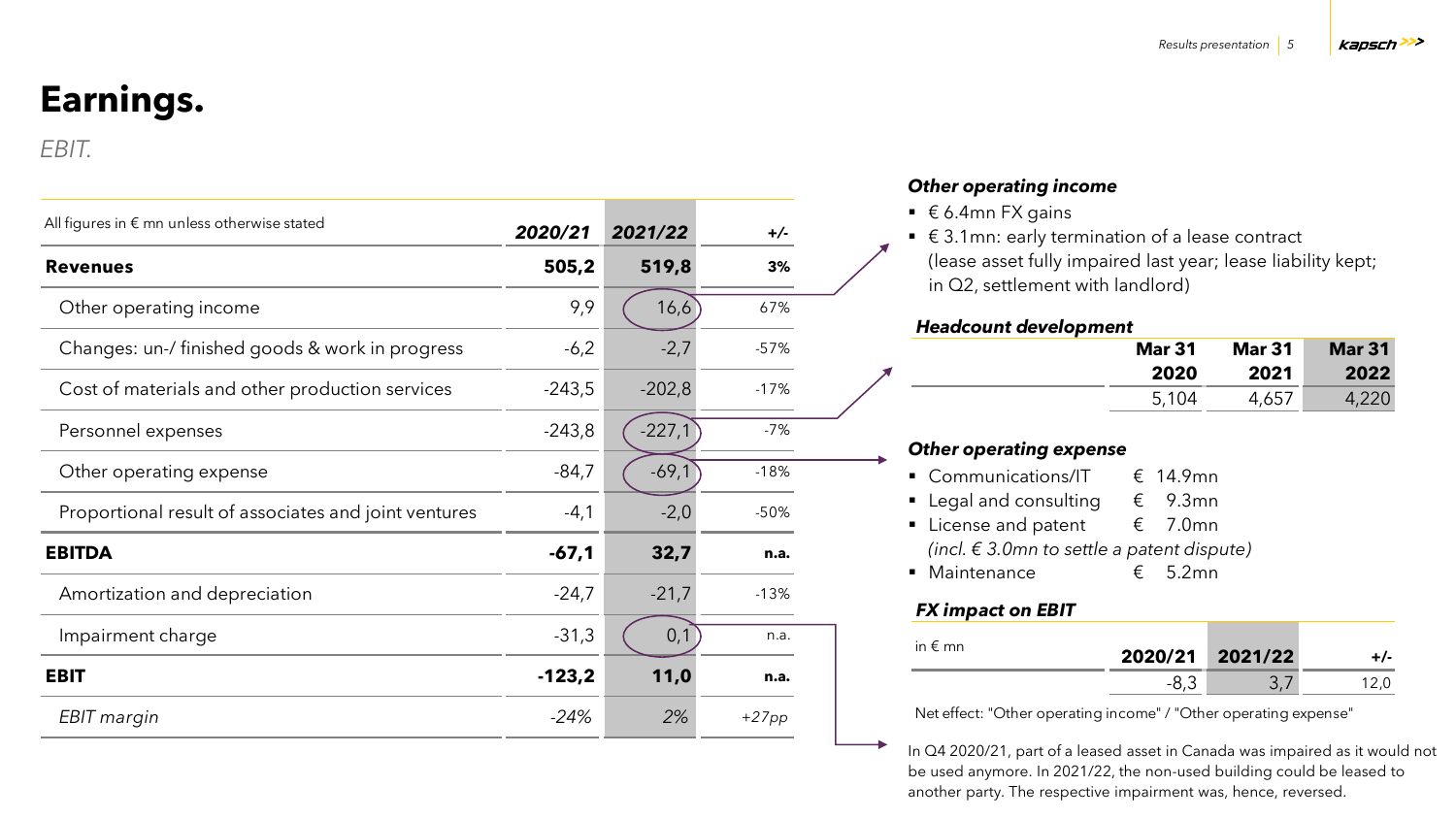*Special effects on EBIT.*



*Adjustment of project margins, provisions for onerous contracts and termination of customer project.* 



**-** *Effect from the settlement of a patent dispute.* 



**<sup>+</sup>** *Effect from the settlement of an early lease termination.* **.**



*Severance payment for Board Member.*

# *€ -31.5mn*

special effects included in the EBIT of 2021/22.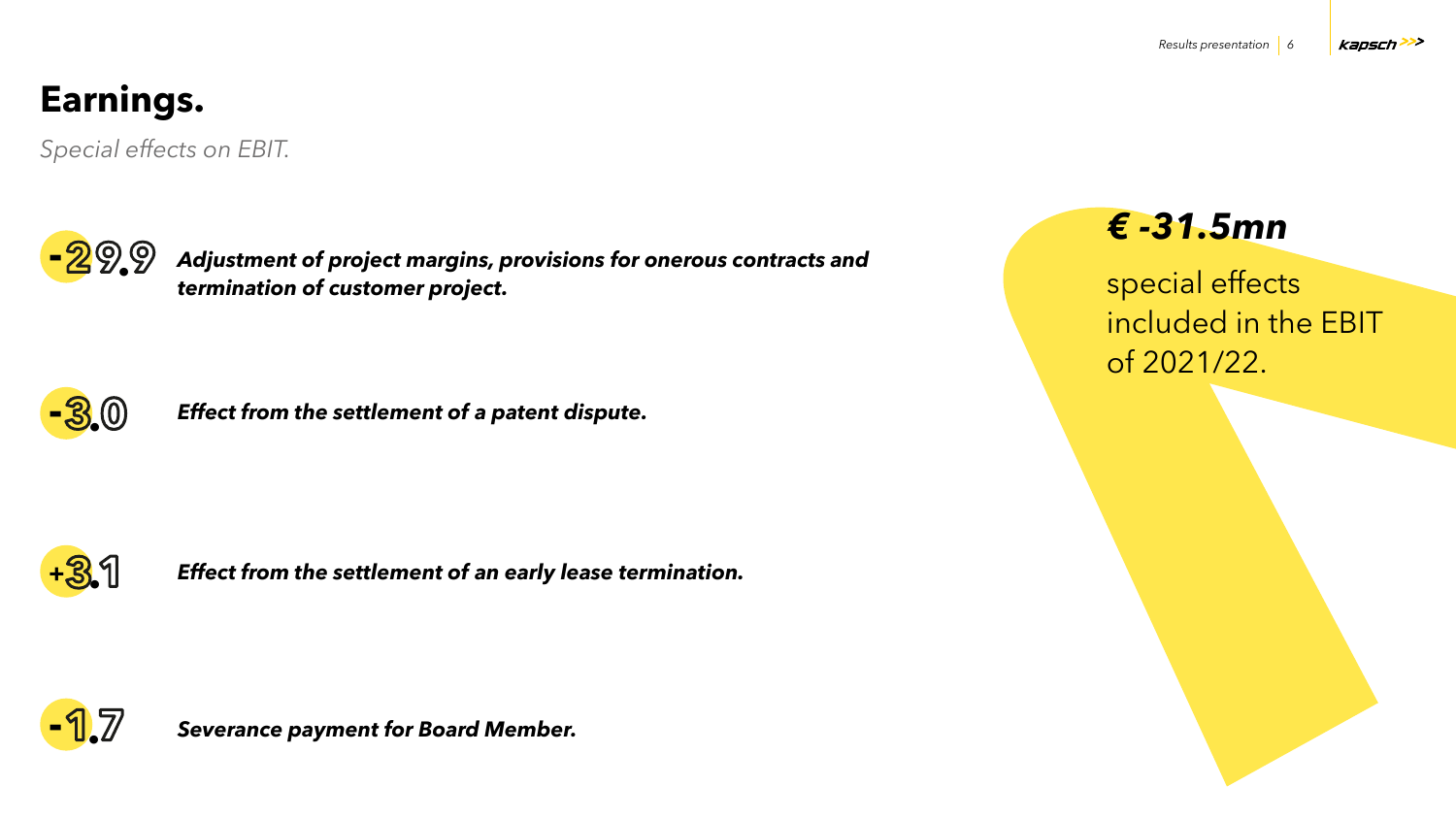*Financial result – taxes – result attributable to equity holders.*

| All figures in $\epsilon$ mn unless otherwise stated                                  | 2020/21  | 2021/22 | $+/-$    |
|---------------------------------------------------------------------------------------|----------|---------|----------|
| <b>EBIT</b>                                                                           | $-123,2$ | 11,0    | n.a.     |
| Interest (net result)                                                                 | $-3,0$   | $-3,9$  | $-33%$   |
| FX (net result)                                                                       | $-2,0$   | 4,2     | n.a.     |
| Other (net result)                                                                    | $-4,6$   | $-4,8$  | $-4%$    |
| <b>Financial result</b>                                                               | $-9,6$   | $-4,5$  | $-53%$   |
| Proportional results from associates and joint<br>ventures from financial investments | $-0,4$   | $-1,2$  | $-230%$  |
| <b>Result before income taxes</b>                                                     | $-133,1$ | 5,3     | n.a.     |
| Income taxes                                                                          | 27,8     | $-11,5$ | n.a.     |
| Tax rate                                                                              | 21%      | 216%    | $+195pp$ |
| <b>Result for the period</b>                                                          | $-105,3$ | $-6,2$  | 94%      |
| Non-controlling interests                                                             | $-2,4$   | 3,1     | n.a.     |
| Result attributable to equity holders                                                 | $-102,9$ | $-9,3$  | 0,9      |
| Earnings per share (EPS) in $\epsilon$                                                | 7,91     | 0,72    | € +7,19  |

| Total financial liabilities of € 180mn (previous year: € 223mn)                                                                    |
|------------------------------------------------------------------------------------------------------------------------------------|
| € 100mn<br>- Operating Loans                                                                                                       |
| - Loans for Project Financing $\epsilon$ 33mn<br>$\epsilon$ 79mn fixed interest                                                    |
| - Promissory Note Bond<br>$\epsilon$ 31mn<br>$\epsilon$ 101mn variable interest                                                    |
| €<br>- Other<br>16mn                                                                                                               |
| Interest expense of $\epsilon$ 4.6mn, i.e., average interest rate of about 2.3%                                                    |
| Primarily from US-Dollar, Zambian Kwacha, South African Rand, Chilean<br>Peso vs. Euro.                                            |
| $\epsilon$ -3.3mn thereof relate to hyperinflation adjustments (Argentina)                                                         |
|                                                                                                                                    |
| Relatively high taxes compared to the result before taxes.                                                                         |
| Individual Group companies did notclaim their negative results for<br>the period as deferred tax assets (from loss carryforwards). |
|                                                                                                                                    |
| $\epsilon$ 1.6mn thereof relate to FX gains in the legal entity in Zambia                                                          |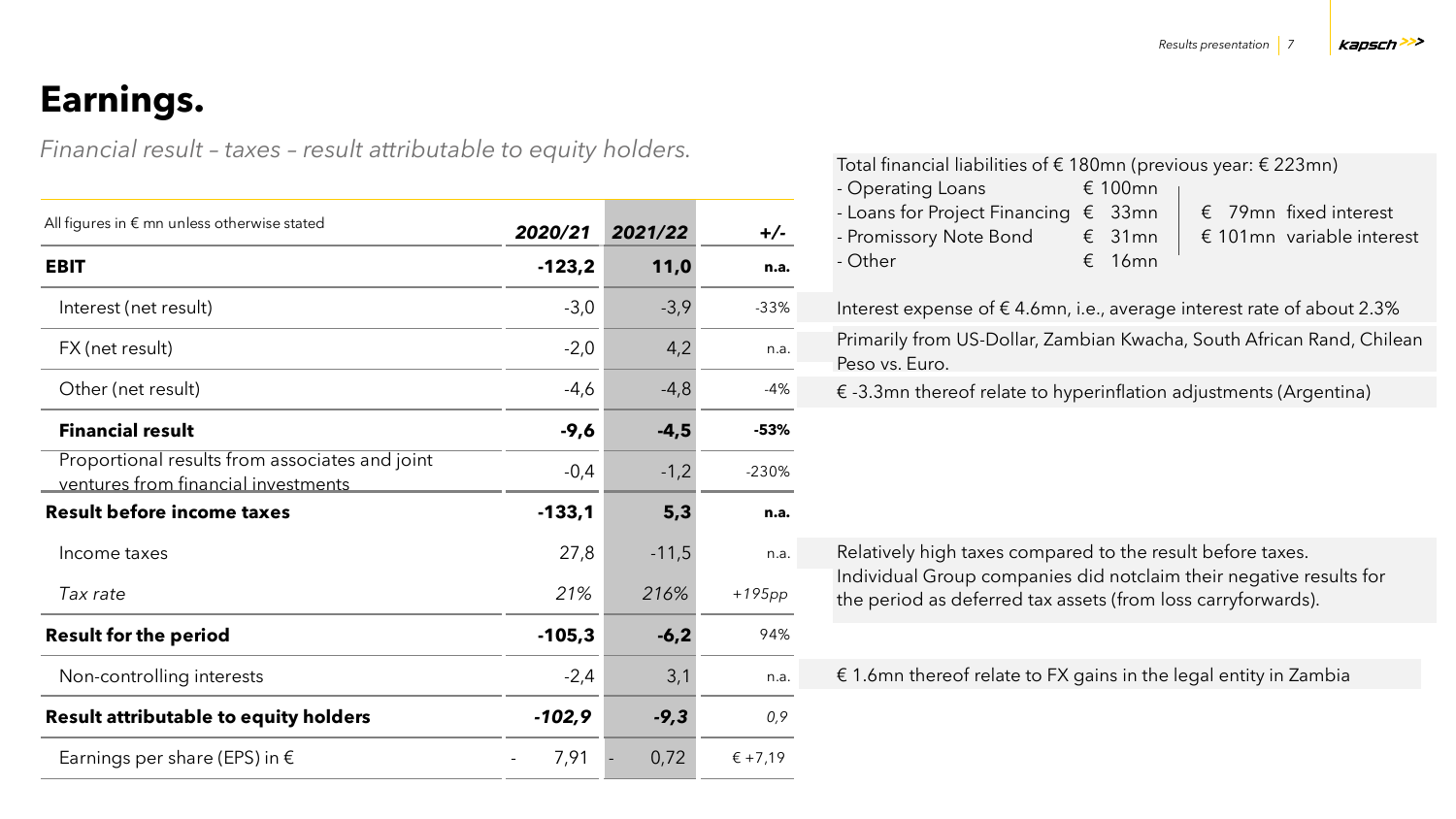# **Segment results in 2021/22.**

|                | 2019/20 2020/21 |        | 2021/22 | $+/-$    |
|----------------|-----------------|--------|---------|----------|
| Revenues       | 564             | 358    | 370     | 3%       |
| Implementation | 219             | 100    | 89      | $-11%$   |
| Operations     | 235             | 188    | 205     | 9%       |
| Components     | 109             | 71     | 76      | 7%       |
| <b>EBIT</b>    |                 | $-117$ | 3       | n.a.     |
| EBIT margin    | 0%              | $-33%$ | $1\%$   | $+34$ pp |

#### *Revenues by region*



## *TOLLING. TRAFFIC MANAGEMENT.*

|                | 2019/20 2020/21 |       | 2021/22 |         |
|----------------|-----------------|-------|---------|---------|
| Revenues       | 168             | 147   | 150     | 2%      |
| Implementation | 74              | 65    | 60      | $-8%$   |
| Operations     | 84              | 76    | 85      | 11%     |
| Components     | 10              | 5     | 5       | $-1%$   |
| <b>EBIT</b>    | $-41$           | -6    | 8       | n.a.    |
| EBIT margin    | $-24%$          | $-4%$ | 5%      | $+9$ pp |

## *Revenues by region*

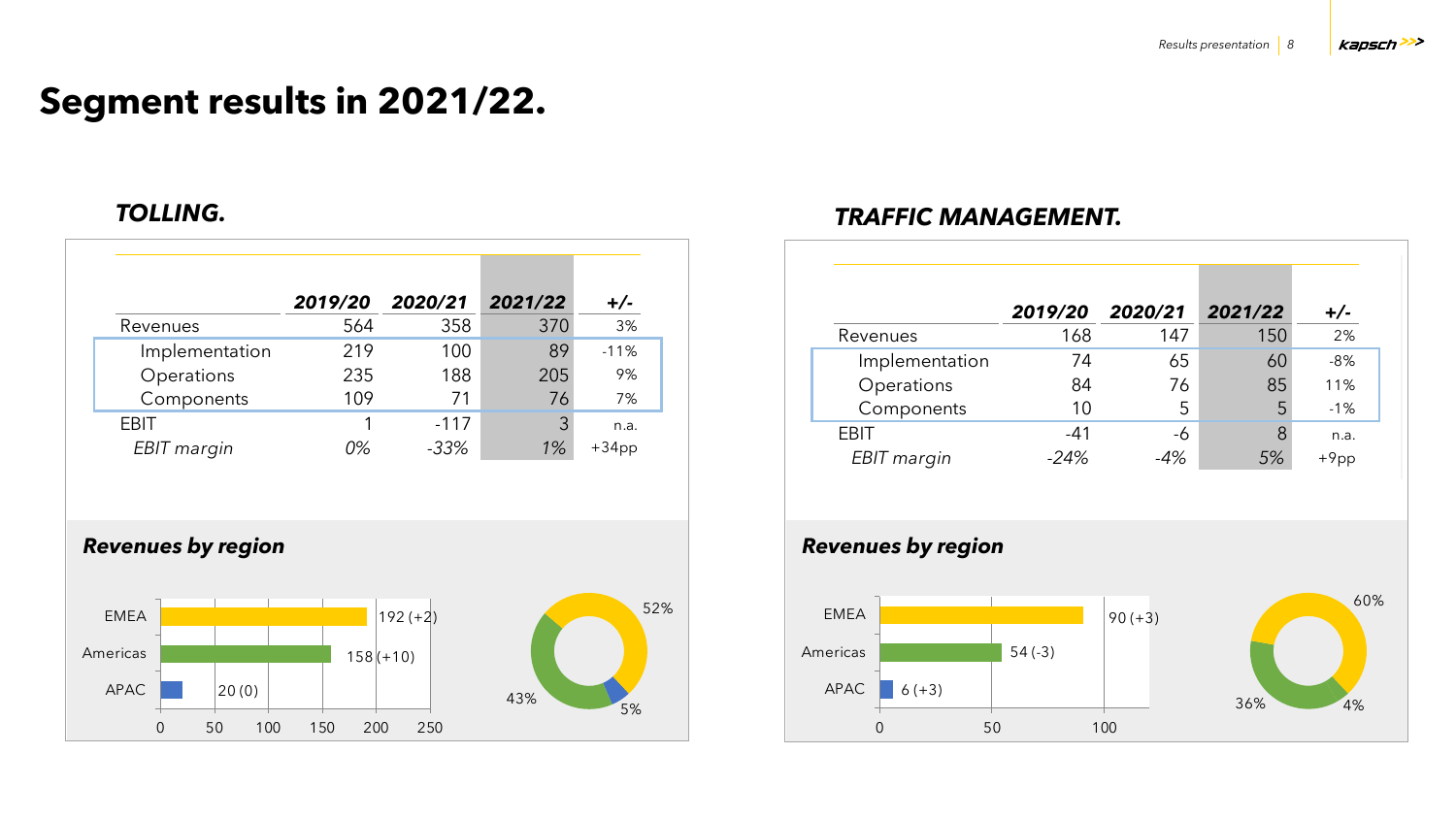# **Other key financials.**

*All figures in € million unless otherwise stated.*

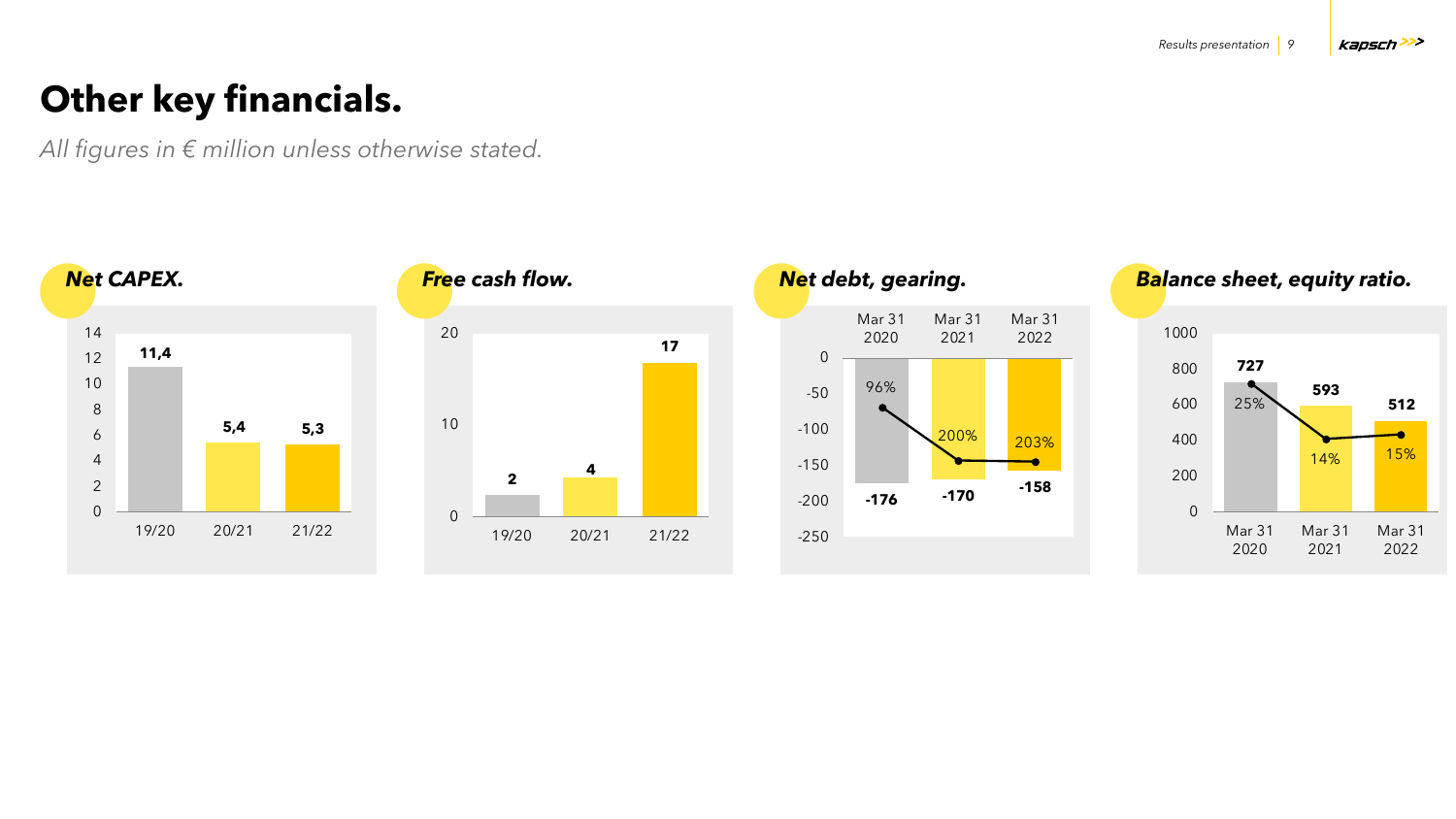# **Outlook.**

*Financial year 2022/23.*



*Stable revenue development.* 



*Further EBIT improvements.*

*Outlook to* FY 2022/23

March 31, 2023